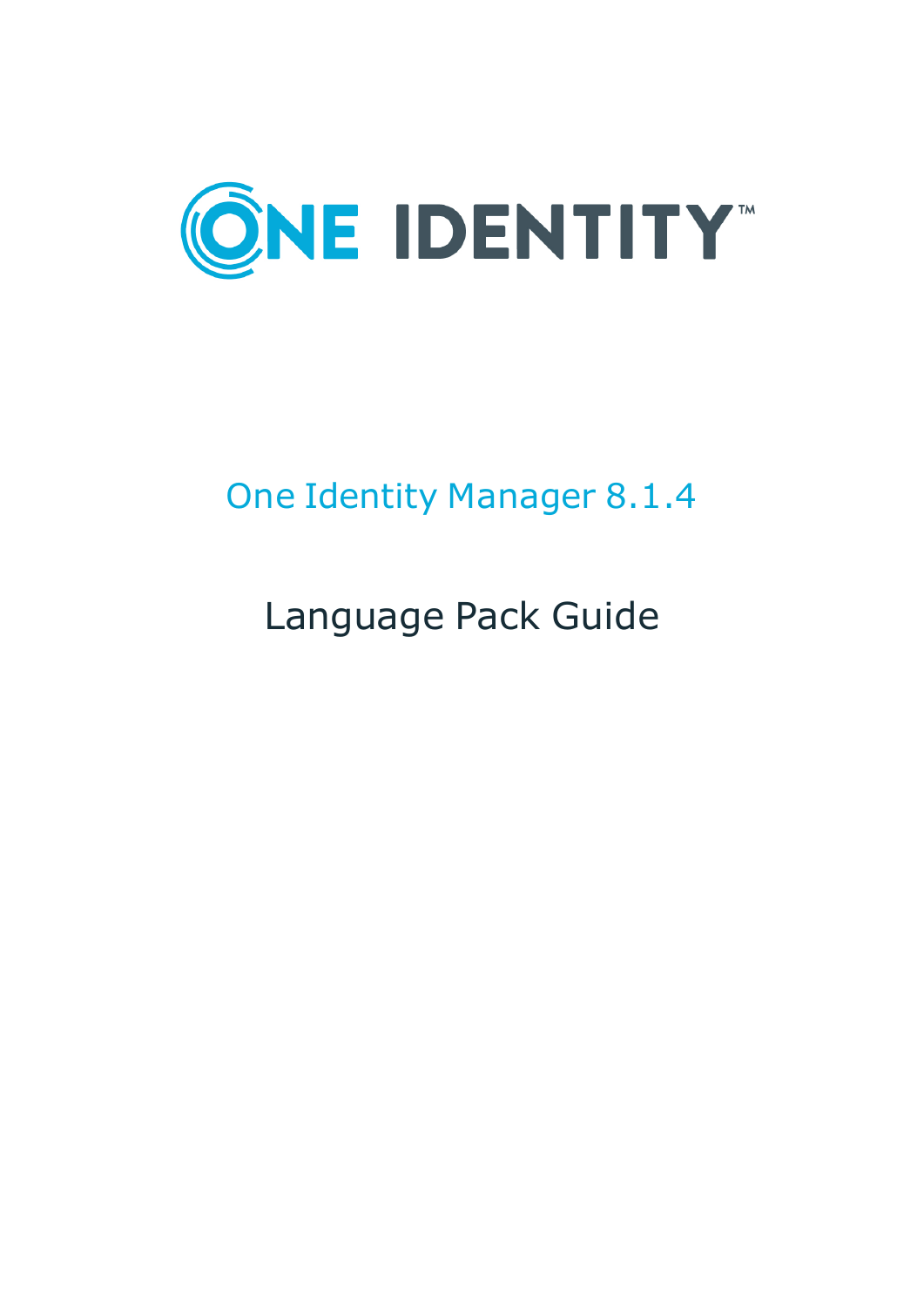### **Copyright 2020 One Identity LLC.**

#### **ALL RIGHTS RESERVED.**

This guide contains proprietary information protected by copyright. The software described in this guide is furnished under a software license or nondisclosure agreement. This software may be used or copied only in accordance with the terms of the applicable agreement. No part of this guide may be reproduced or transmitted in any form or by any means, electronic or mechanical, including photocopying and recording for any purpose other than the purchaser's personal use without the written permission of One Identity LLC .

The information in this document is provided in connection with One Identity products. No license, express or implied, by estoppel or otherwise, to any intellectual property right is granted by this document or in connection with the sale of One Identity LLC products. EXCEPT AS SET FORTH IN THE TERMS AND CONDITIONS AS SPECIFIED IN THE LICENSE AGREEMENT FOR THIS PRODUCT, ONE IDENTITY ASSUMES NO LIABILITY WHATSOEVER AND DISCLAIMS ANY EXPRESS, IMPLIED OR STATUTORY WARRANTY RELATING TO ITS PRODUCTS INCLUDING, BUT NOT LIMITED TO, THE IMPLIED WARRANTY OF MERCHANTABILITY, FITNESS FOR A PARTICULAR PURPOSE, OR NON-INFRINGEMENT. IN NO EVENT SHALL ONE IDENTITY BE LIABLE FOR ANY DIRECT, INDIRECT, CONSEQUENTIAL, PUNITIVE, SPECIAL OR INCIDENTAL DAMAGES (INCLUDING, WITHOUT LIMITATION, DAMAGES FOR LOSS OF PROFITS, BUSINESS INTERRUPTION OR LOSS OF INFORMATION) ARISING OUT OF THE USE OR INABILITY TO USE THIS DOCUMENT, EVEN IF ONE IDENTITY HAS BEEN ADVISED OF THE POSSIBILITY OF SUCH DAMAGES. One Identity makes no representations or warranties with respect to the accuracy or completeness of the contents of this document and reserves the right to make changes to specifications and product descriptions at any time without notice. One Identity does not make any commitment to update the information contained in this document.

If you have any questions regarding your potential use of this material, contact:

One Identity LLC. Attn: LEGAL Dept 4 Polaris Way Aliso Viejo, CA 92656

Refer to our Web site ([http://www.OneIdentity.com](http://www.oneidentity.com/)) for regional and international office information.

#### **Patents**

One Identity is proud of our advanced technology. Patents and pending patents may apply to this product. For the most current information about applicable patents for this product, please visit our website at [http://www.OneIdentity.com/legal/patents.aspx](http://www.oneidentity.com/legal/patents.aspx).

#### **Trademarks**

One Identity and the One Identity logo are trademarks and registered trademarks of One Identity LLC. in the U.S.A. and other countries. For a complete list of One Identity trademarks, please visit our website at [www.OneIdentity.com/legal](http://www.oneidentity.com/legal). All other trademarks are the property of their respective owners.

#### **Legend**

**WARNING: A WARNING icon highlights a potential risk of bodily injury or property damage, for which industry-standard safety precautions are advised. This icon is often associated with electrical hazards related to hardware.**

**CAUTION: A CAUTION icon indicates potential damage to hardware or loss of data if** A **instructions are not followed.**

Identity Manager Language Pack Guide Updated - October 2020 Version - 8.1.4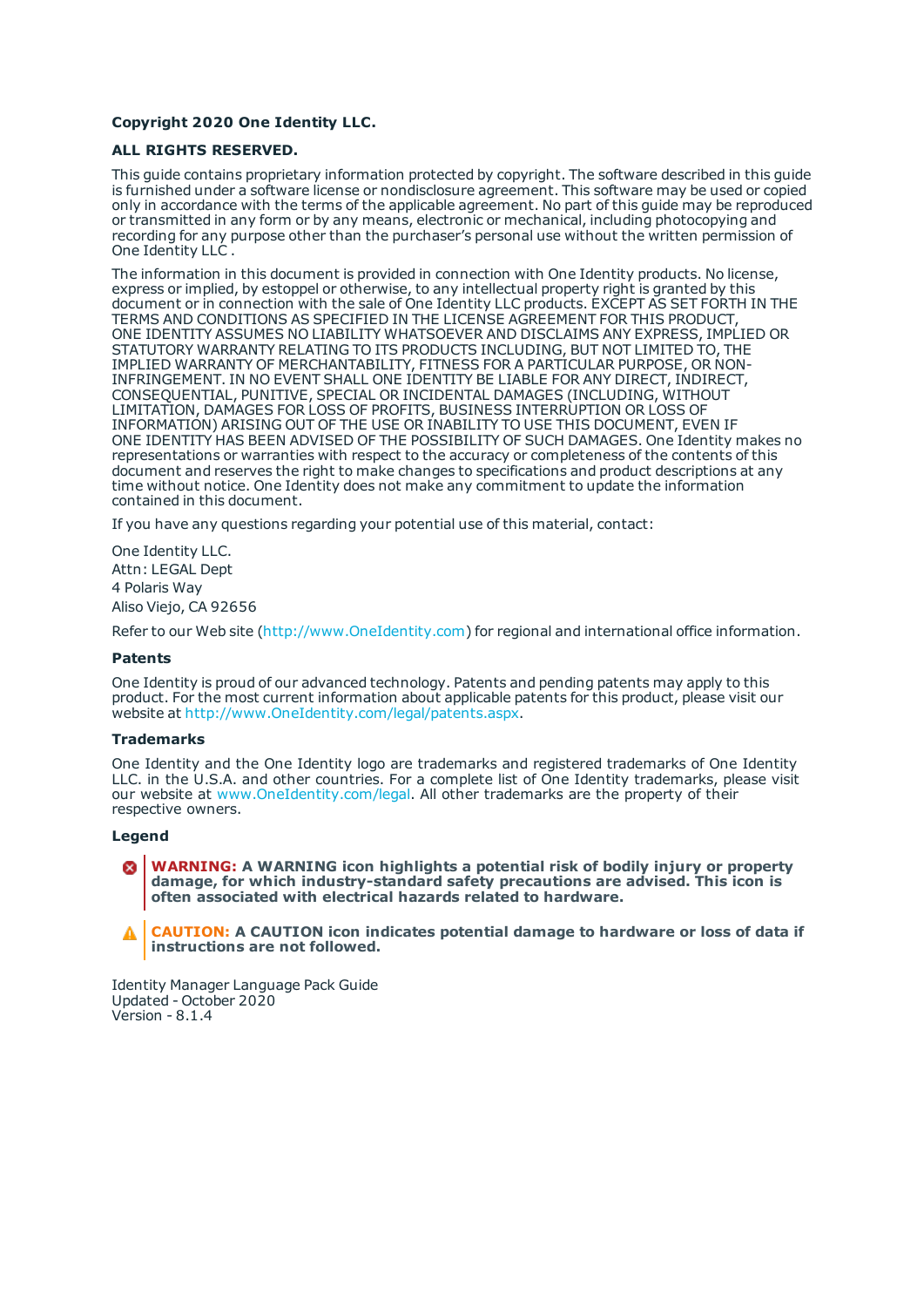### **Contents**

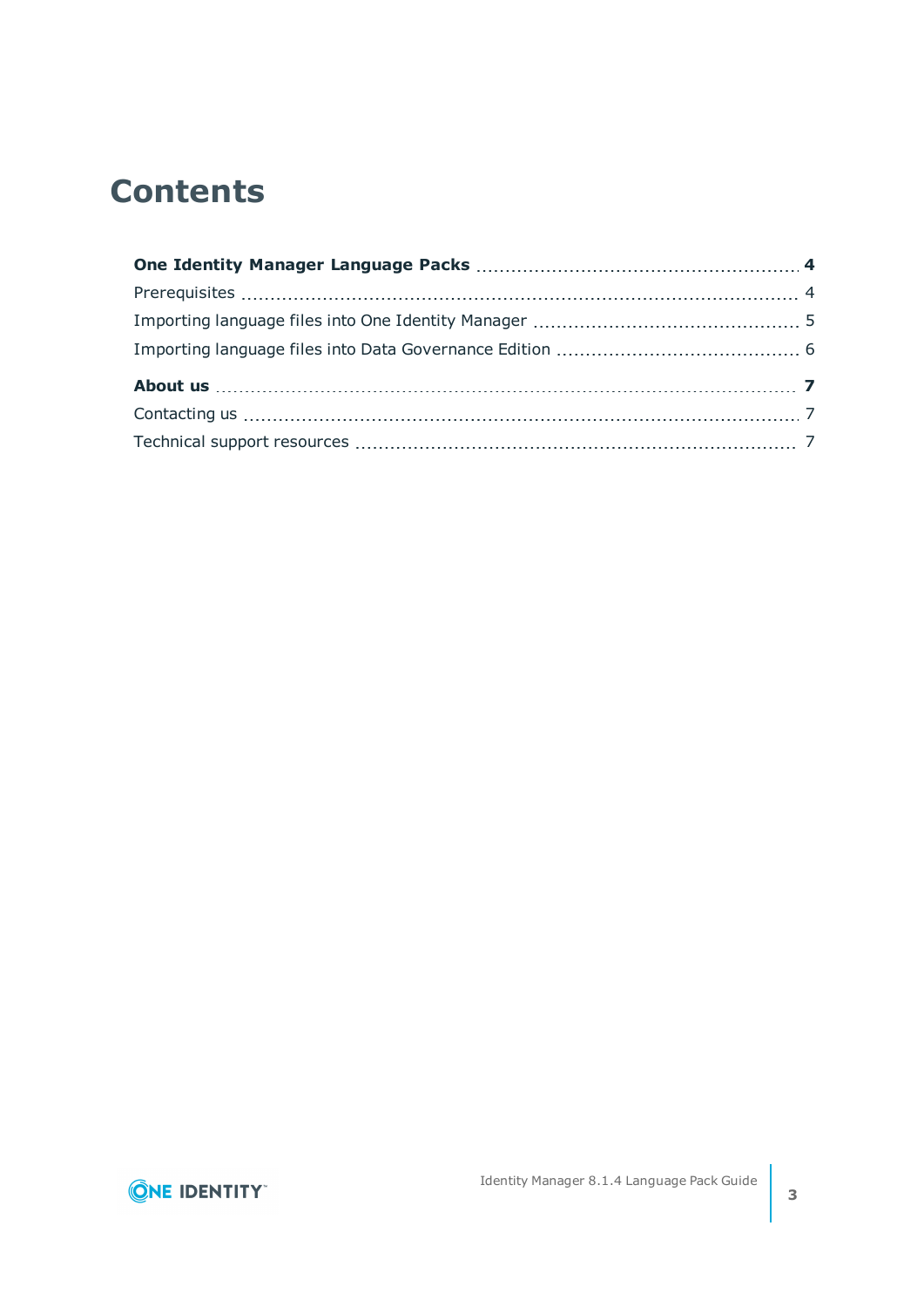# <span id="page-3-0"></span>**One Identity Manager Language Packs**

By default, One Identity Manager provides support for two languages - English and German. However, the web portal can be displayed in additional languages, based on the current browser language being used.

This guide contains the information required to localize One Identity Manager and Data Governance Edition deployments. It is intended for network administrators, consultants, and any other IT professionals using the product.

### <span id="page-3-1"></span>**Prerequisites**

- <sup>l</sup> One Identity Manager Language Pack .CSV files that contain the localized files
- One Identity Manager Designer
- <sup>l</sup> *One Identity Manager Installation Guide*
- <sup>l</sup> *One Identity Manager Configuration Guide*

NOTE: The complete localization package can be found on the One Identity Manager download page on the Support Portal [\(https://support.oneidentity.com/identity-manager/download-new-releases](https://support.oneidentity.com/identity-manager/download-new-releases)).

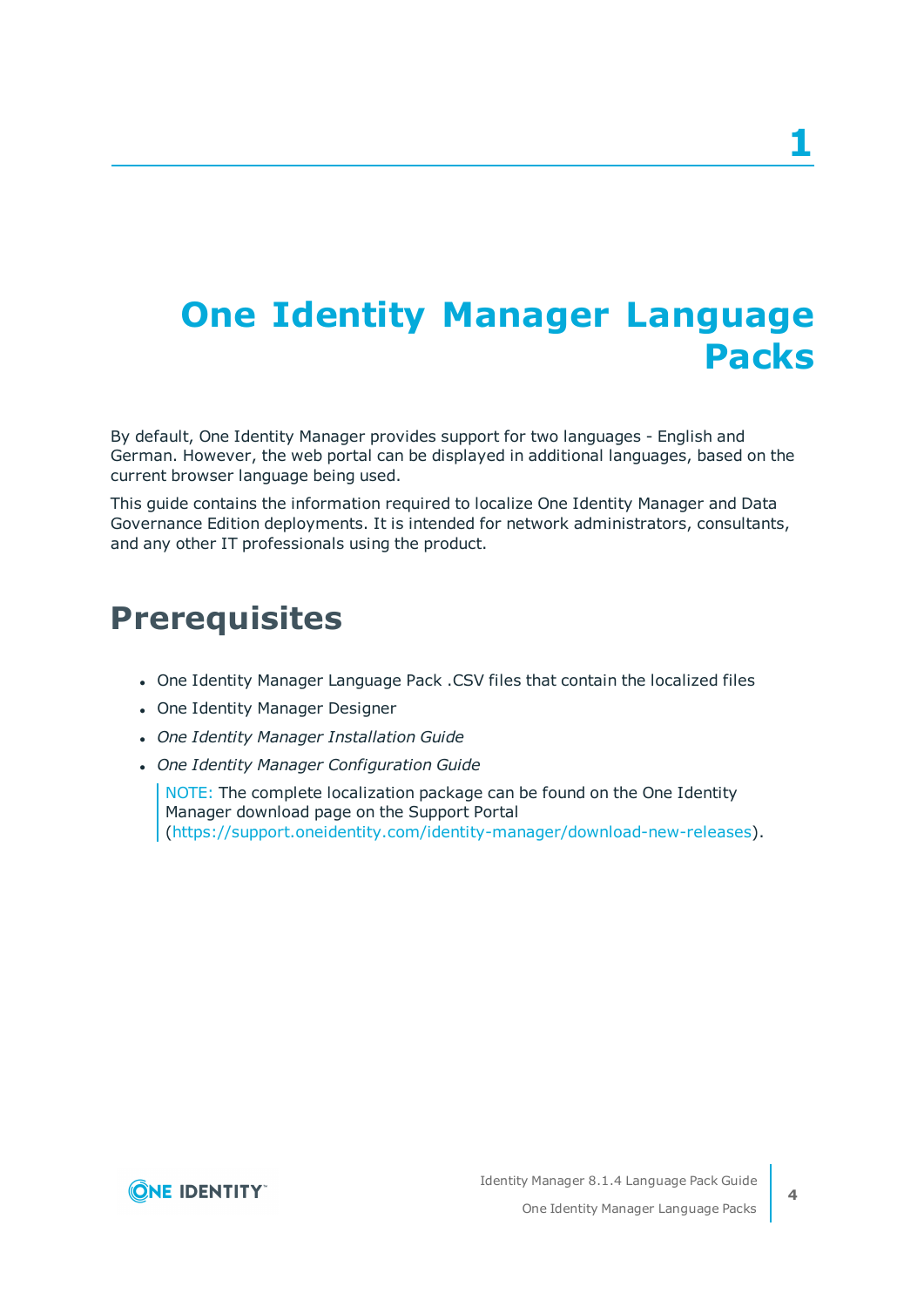# <span id="page-4-0"></span>**Importing language files into One Identity Manager**

The import process:

- creates new entries in the "DialogMultilanguage" table.
- updates existing entries (search based on columns Table, Column and Key) in table "DialogMultilanguage".
- does not delete any files.

### *To import the files using the Designer*

- 1. In the lower pane of the navigation view, select **Base Data**.
- 2. In the **Language Editor Task** pane (far right pane), select the **Edit translation in database**.

The **Language Editor** appears.

3. Click the **Import** toolbar button.

| Database Translations<br>View<br>Help                 |                                                                                                                                            |                                  |                         |       |                       |                                 |                               |     |
|-------------------------------------------------------|--------------------------------------------------------------------------------------------------------------------------------------------|----------------------------------|-------------------------|-------|-----------------------|---------------------------------|-------------------------------|-----|
| Commit to database                                    | $\leftarrow$ Back $\rightarrow$ Next $\rightarrow$<br>a.<br>$-5$<br>R<br>Ø<br>Select Languages $\sim$ 2?<br>Search<br>$3$ <sup>tlter</sup> |                                  |                         |       |                       | 777                             |                               |     |
| <b>Navigation</b><br><b>P</b> X                       | Base Data                                                                                                                                  | Job Server Editor                | <b>E</b> List Editor    |       | Language Editor       | $\left\langle 1 \right\rangle$  | <b>Tasks</b>                  | 4 × |
| <b>Base Data</b>                                      | <b>State</b>                                                                                                                               | $\rightarrow$<br><b>Table</b>    | Column<br>$\rightarrow$ | Usage | Source                |                                 |                               |     |
| General<br>$\wedge$<br>$\equiv$                       | ۰                                                                                                                                          | <b>ADSAccount</b>                | edsvaDeprovisionStatus  |       |                       | 1 List of perm Deprovisioni     | <b>Fig. 1</b> Forms           | 交   |
| €<br>Databases                                        | ۰                                                                                                                                          | <b>ADSAccount</b>                | edsvaDeprovisionStatus  |       |                       | 1 List of perm Deprovisioni     |                               |     |
| O<br><b>TimeTrace databases</b>                       | 6                                                                                                                                          | ADSAccount                       | edsvaDeprovisionStatus  |       |                       | 1 List of perm No deprovisi     | Base data information         |     |
| ぁ<br>Configuration parameters                         | ۰                                                                                                                                          | <b>ADSDomain</b>                 | NamespaceManagedBy      |       |                       | 1 List of perm %Globals.QIN     |                               |     |
| Schedules                                             | ۰                                                                                                                                          | <b>ADSDomain</b>                 | NamespaceManagedBy      |       | List of perm FIM      |                                 | <b>Water Configuration</b>    | 穴   |
| Change labels                                         | ۰                                                                                                                                          | <b>ADSDomain</b>                 | NamespaceManagedBy      |       |                       | 1 List of perm No synchron      |                               |     |
| E La Icons                                            | ۰                                                                                                                                          | <b>ADSGroup</b>                  | edsvaDeprovisionStatus  |       |                       | 1 List of perm Deprovisioni     | Edit configuration parameters |     |
| <b>Large images</b><br>$\checkmark$<br>O Web services | ۰                                                                                                                                          | <b>ADSGroup</b>                  | edsvaDeprovisionStatus  |       |                       | 1 List of perm Deprovisioni     |                               |     |
| $\mathbf{III}$                                        | $\bullet$                                                                                                                                  |                                  |                         |       |                       |                                 | <b>Job Server Editor</b>      | 솠   |
| Б<br><b>Getting Started</b>                           | $\bullet$                                                                                                                                  | ADSGroup                         | edsvaDeprovisionStatus  |       |                       | 1 List of perm No deprovisi     |                               |     |
|                                                       |                                                                                                                                            | <b>ADSMachine</b>                | MachineRole             |       |                       | 1 List of perm Domain cont      | F<br>Edit Job server          |     |
| One Identity Manager Schema<br>æ                      | ●                                                                                                                                          | ADSMachine                       | MachineRole             |       | 1 List of perm Server |                                 |                               |     |
| ËΘ<br>Permissions                                     | $\bullet$                                                                                                                                  | ADSMachine                       | MachineRole             |       |                       | 1 List of perm Workstation      |                               |     |
| <b>Process Orchestration</b>                          |                                                                                                                                            |                                  |                         |       |                       | All resources<br>to all employ- | <b>Language Editor</b>        | 솠   |
| ā<br><b>Script Library</b>                            |                                                                                                                                            | <b>AERole</b>                    | <b>Description</b>      |       | 2 Data                | application r Y                 | Edit translation in database  |     |
| 回<br>User Interface                                   |                                                                                                                                            | Ш<br>ł                           |                         |       |                       | $\rightarrow$                   |                               |     |
| <b>Mail Templates</b>                                 |                                                                                                                                            | <b>Search translation</b><br>4 × |                         |       |                       |                                 |                               |     |
|                                                       | Search                                                                                                                                     |                                  | Q                       |       |                       |                                 |                               |     |
| Documentation<br>⊫                                    |                                                                                                                                            |                                  |                         |       |                       |                                 |                               |     |
| Base Data                                             |                                                                                                                                            |                                  |                         |       |                       |                                 |                               |     |
| <b>Favorites</b>                                      |                                                                                                                                            |                                  |                         |       |                       |                                 |                               |     |
|                                                       |                                                                                                                                            |                                  |                         |       |                       |                                 |                               |     |

4. Navigate to the required .csv language file, and click **Open**.

The file import may take several minutes to complete. Click the **Commit to database** toolbar button to save the files to the One Identity Manager database.

NOTE: There are separate language packs for each module and each language, allowing you to install the required translations for the modules you have installed. Repeat this import process for each language pack to want to install.

Once the language files are imported into One Identity Manager, there are no additional steps required to configure the web portal to display in a different language. The web portal will display in the current browser language. For information on installing the web portal, see the *One Identity Manager Installation Guide*.

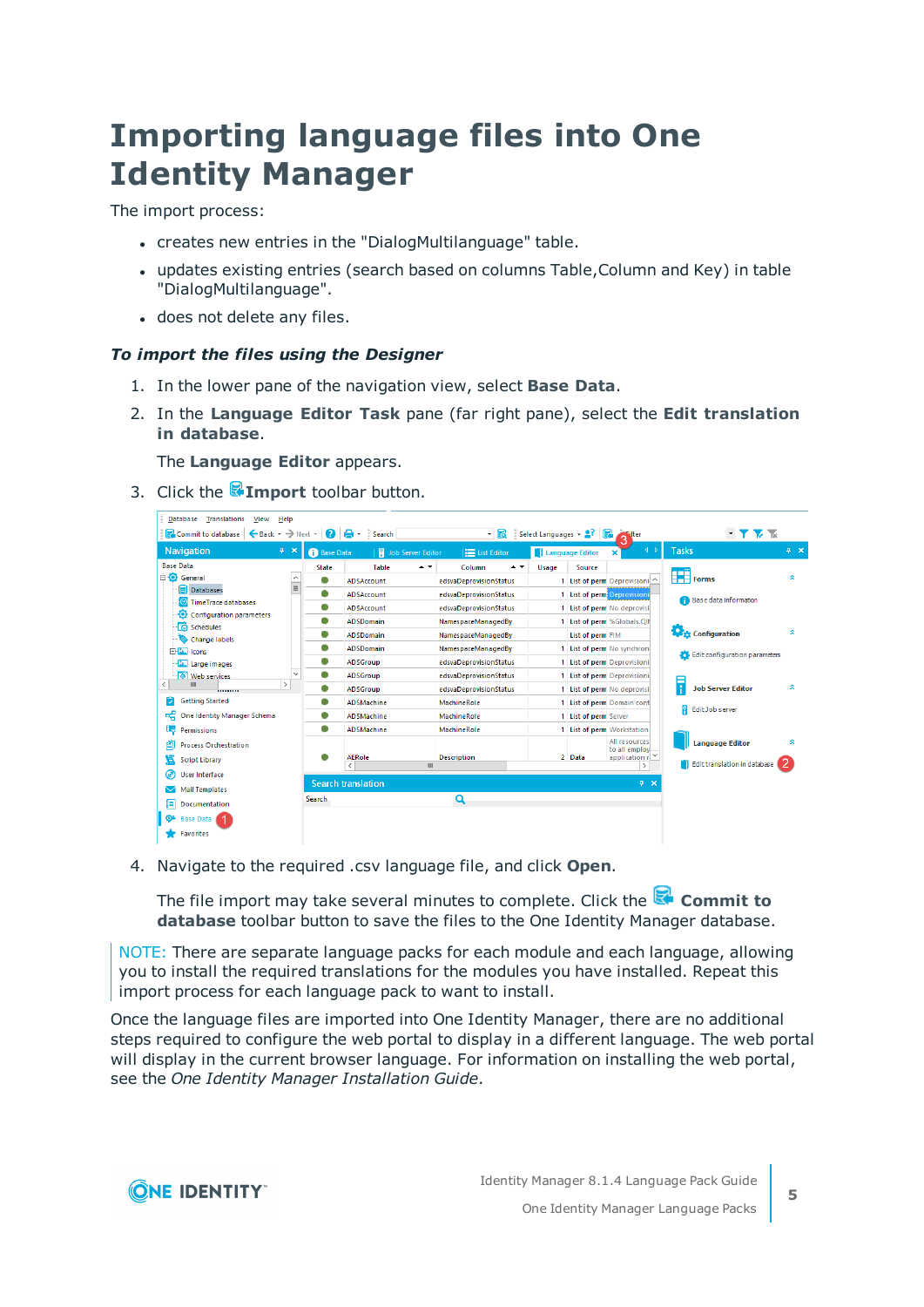### <span id="page-5-0"></span>**Importing language files into Data Governance Edition**

### *To import an available language*

• Copy the culture folder with the localized dlls into the Data Governance Server installation SoftwareLoader folder (%ProgramFiles%\One Identity\One Identity Manager Data Governance Edition\Server\SoftwareLoader).